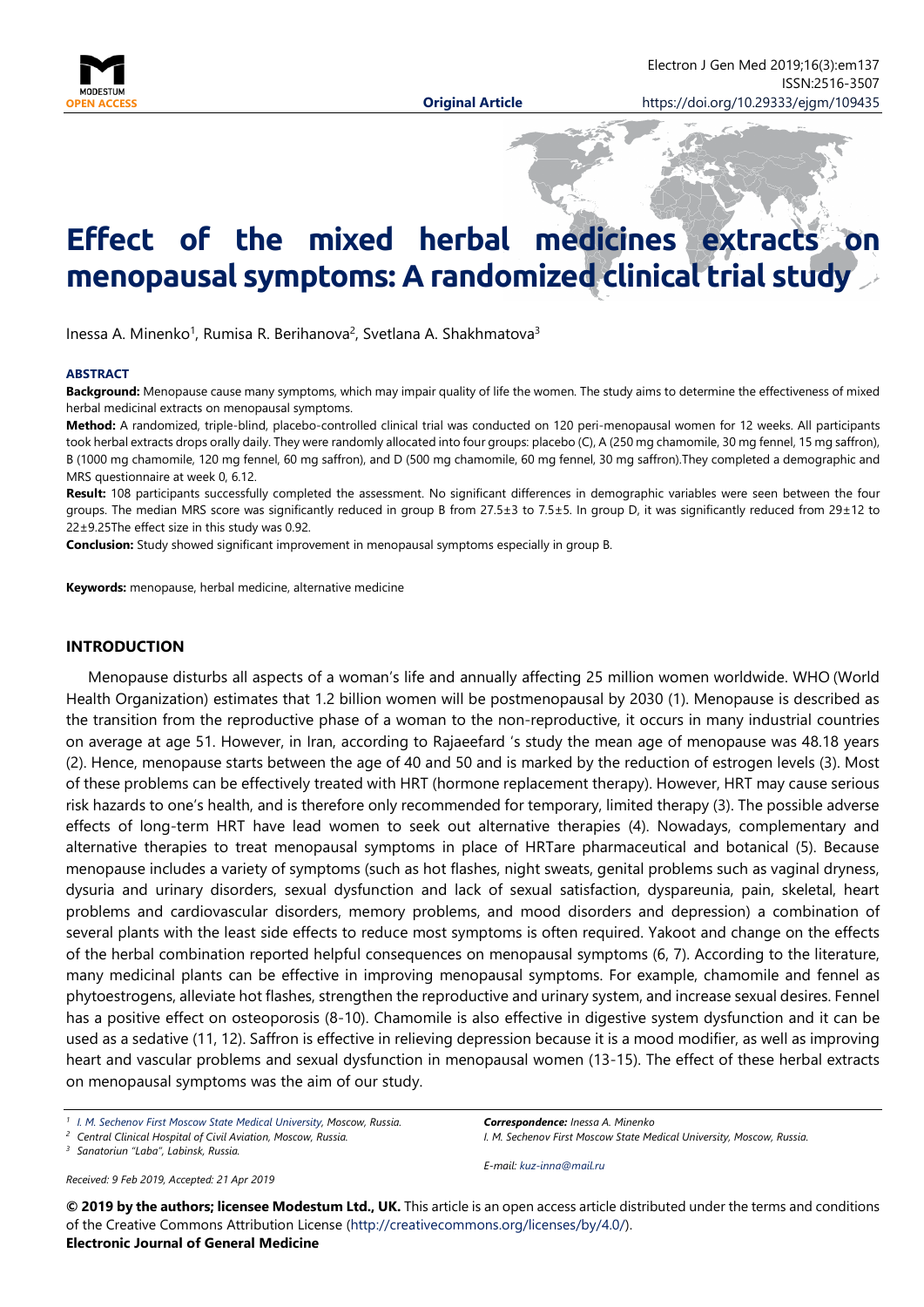#### **METHODS**

1. **Study Participants and Design**: We conducted a randomized clinical trial and placebo controlled study at the Medical University of Mashhad, Iran. This research was approved by Ethics Committee approval of the Mashhad University. The study was triple blind and was conducting on women with menopausal symptoms. All the eligible participants were peri - menopausal women. Inclusion criteria included: cease of menstruation within 12 months of our study or presently experiencing menopausal symptoms and age range 45-65.

2. **Randomization and Blinding:** An independent data manager carried out randomization by using random allocation sequence. Allocation concealment was achieved through sequentially numbered, sealed envelopes. After the baseline questionnaire was completed, eligible participants were assigned to one of the four study groups by consecutively opening the envelopes as they entered the study. The probability of being allocated to the placebo group (C) and medicinal groups (A, B, D) was equal (1:1:1:1). Participants, the research staff and analysts were unaware of their assignment to the treatment or placebo.

3. **Sample Size:** Data from previous studies were used to calculate sample size. (16). Equal sample size for each group was anticipated at about 27 women; therefore, a total sample size of 108 participants was required, but we enrolled 120 participants considering the 10% attrition rate. For more confidence, at the beginning of the research, a pilot study was carried out and the effect size obtained was 0.92.

4. **Data collection scales:** For data collection, a demographic and MRS[1](#page-1-0) questionnaire were used. Demographic data included: age, BMI, and education level of the study subject and her spouse and their occupations. The standardized MRS questionnaire is a health-related scale that collects comprehensive data. It measures three dimensions: somatic symptoms of menopause (vasomotor), psychological, and urogenital. This questionnaire has been used in many clinical studies and epidemiology research to determine the frequency and Severity of menopausal symptoms in middle-aged women and according to many studies; it has a high reliability and validity (17-19). This questionnaire has internal and external validity and reliability as established by previous studies (20, 21). Simbar determined the reliability by Cronbach's alpha ( $r_a$ = 0.933) (22). In this study, the reliability of the questionnaire was examined by the Cronbach's alpha ( $r_a$ =0.9).

5. **Intervention:** The plant extracts and placebo agents were supplied by Exir Golesorkh Pharmaceutical Co., Ltd. The main plant extract components were fennel, chamomile, and saffron. In other similar studies, the fennel dose was 120 mg a day, for saffron it was 60 mg daily, and for chamomile it was 1000 mg a day (23-25). In our study, we examined the effect of these three herbs in 3 concentrations. The high dose (group B) contained a combination of 120 mg of fennel extract, 60 mg of saffron extract, and 1000 mg of chamomile extract. In medium dose (group D) was 60 mg fennel extract, 30 mg saffron extract, and 500 mg chamomile extract. In low dose (group A) was 30 mg fennel extract, 15 mg saffron extract and 250 mg chamomile extract and placebo (group C) (sterile dH2O). Selected women received a complete written and oral description of the study before signing an informed consent form. Next, the women were randomized in to one of four study groups. All study participants completed demographic and MRS questionnaires under the same circumstances at baseline,  $6<sup>th</sup>$  week, and then at 12<sup>th</sup> week. Then for 12 weeks one group received placebo, 3 other groups received medium, low and high dose of extract 25 drops daily. Since this was a triple-blinded trial and only the pharmacist was aware of the contents of the bottle, each participant was given a bottle that was labeled with A, B, C, or D. At that time, the women were also requested to report if they experienced any adverse effects.

#### **Outcome measures:** Menopause symptoms

6. **Statistical Analysis:** Data analysis was conducted using SPSS (version 23) statistical software. The level of significance was set at P< 0.05. Differences in group characteristics and baseline values were analyzed using the following: Kruskal-Wallis test for continuous variables with abnormal distributions, Anova for normally distributed Quantitative variables, and the Kolmogorov-Smirnov test to detect the normality of variables. To compare treatment effects on the outcome measures within and between group changes, the Wilcoxon and Friedman test were used. Also prism 6 software was used to create the graphs.

#### **RESULTS**

108 women fulfilled the eligibility criteria and successfully completed the baseline assessment with complete data for the entire 12-weeks clinical trial. Study retention was excellent (90%). One participant in group B and one participant in

<span id="page-1-0"></span><sup>&</sup>lt;sup>1</sup> Menopause Rating Scale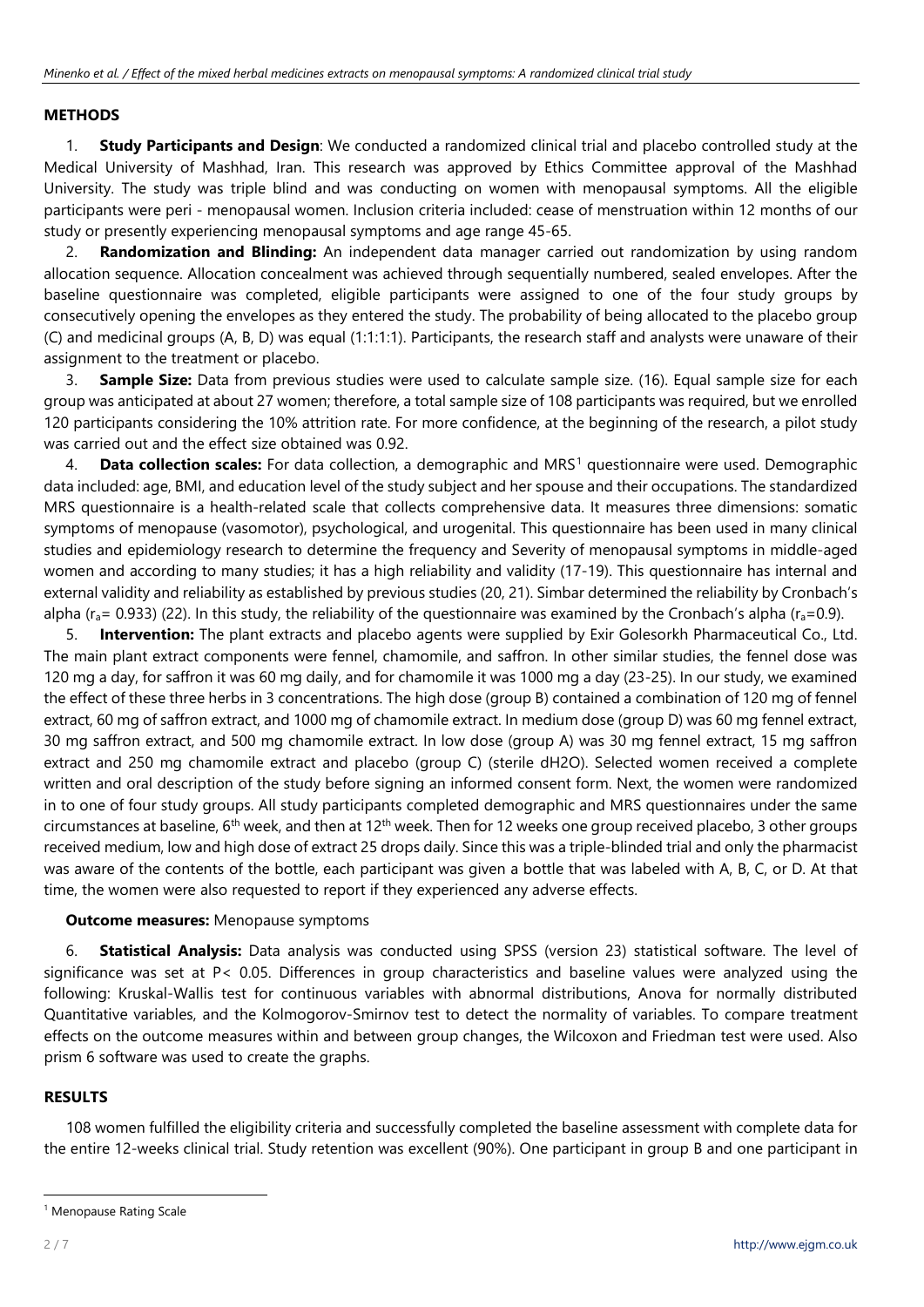| Characteristic                   |                   | groups<br>A | В           | C              | D     | P     |  |
|----------------------------------|-------------------|-------------|-------------|----------------|-------|-------|--|
|                                  | Age<br>Median     | 51.53       | 51.63       | 51.50          | 51.20 | 0.985 |  |
|                                  | BMI<br>Median     | 22.53       | 22.66       | 22.73          | 22.64 | 0.983 |  |
| Woman Job<br>Number              | housewife         | 17          | 16          | 16             | 19    | 0.827 |  |
|                                  | Employee          | 13          | 13          | 12             | 10    |       |  |
|                                  | Worker            | $\Omega$    |             | $\overline{c}$ |       |       |  |
| spouse Job<br>Number             | Unemployed        | $\Omega$    | $\mathbf 0$ | $\Omega$       | 0     | 0.455 |  |
|                                  | employee          | 26          | 20          | 24             | 23    |       |  |
|                                  | Free job          | 4           | 9           | 4              | 6     |       |  |
|                                  | Worker            | $\Omega$    |             | 2              |       |       |  |
| <b>Woman Education</b><br>Number | illiterate        |             | 4           | 4              | 3     |       |  |
|                                  | Diploma           | 16          | 13          | 12             | 14    | 0.846 |  |
|                                  | Collage education | 13          | 13          | 14             | 13    |       |  |
| Spouse Education<br>Number       | illiterate        |             | 3           | 2              | 2     |       |  |
|                                  | Diploma           | 12          | 9           | 10             | 13    | 0.849 |  |
|                                  | Collage education | 17          | 18          | 18             | 15    |       |  |

#### **Table 1:** *Background data*



**Figure 1:** *Comparison of the MRS scores at first, 6th and 12th week of treatment in 4 groups*

group D withdrew because of flushing and one participant in group D, four participants in group A, and five participants in group C withdrew because they did not experience any change in their menopausal symptoms.

Confidence interval was 95%. Test results for data normalization that were obtained by the Kolmogorov- Smirnoff indicated that age and BMI in all the subjects were not normal  $(P = 0.01, 0.04)$ . Mean scores of MRS questionnaire were not normal (P <0.001). There were no differences between groups regarding demographic data (**Table 1**).

Statistically significant difference was not observed in the MRS score in the first week. However, significant differences were in the sixth (p<0.001) and twelfth weeks (P<0.001) (**Figure 1**).

We compared the MRS score in the first week with the sixth and twelfth week and sixth week with the twelfth. No statistically significant differences were seen between group A and C, but statistically significant differences were seen between group B (p<0.001) and D (p<0.001) in all weeks (**Figure 2**).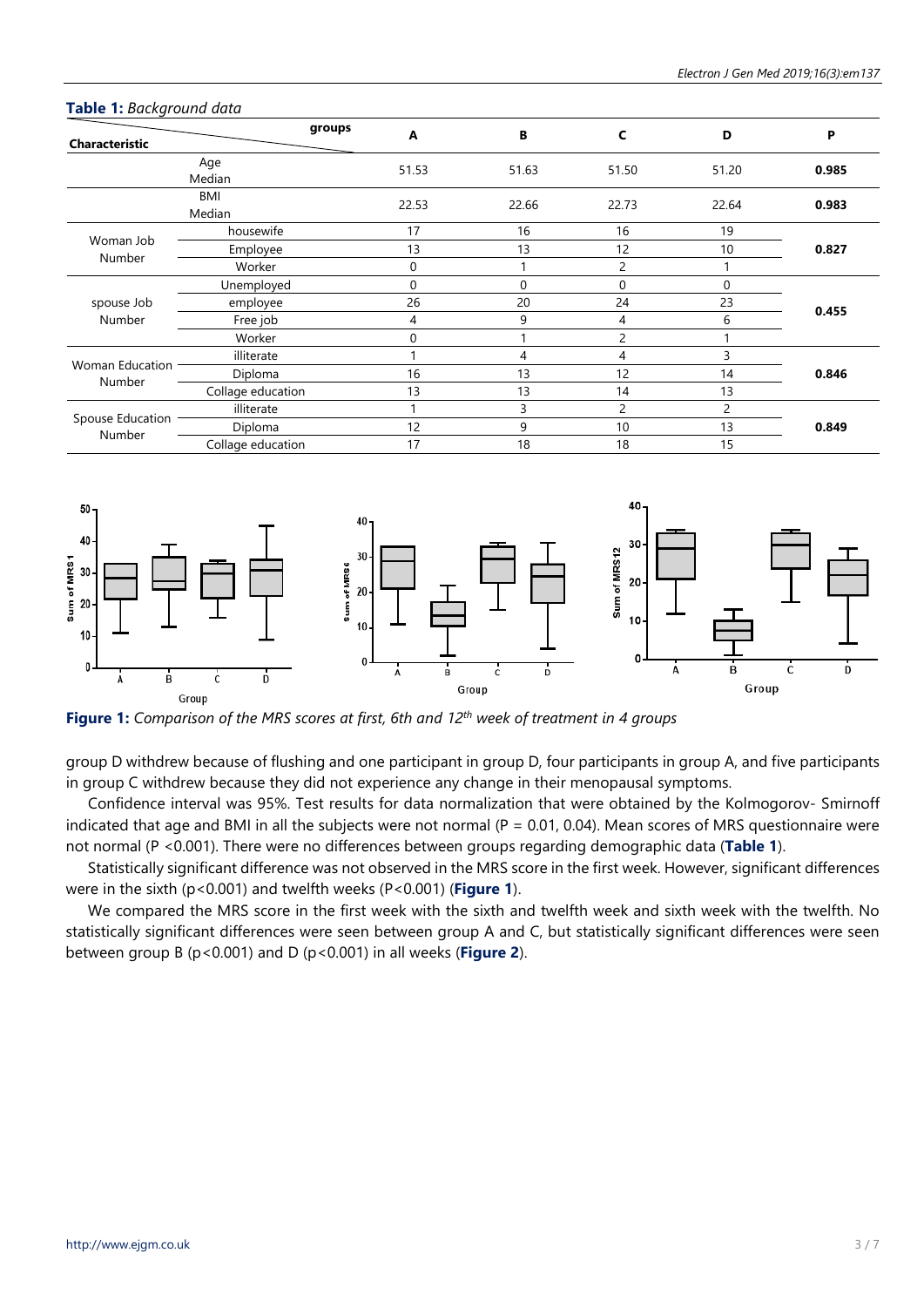

**Figure 2:** *Comparison of the MRS scores in every group at the 1th, 6th and 12th weeks*

| Week                     | <b>MRS</b> 1th week            |            | <b>MRS</b> 6th week           |            | <b>MRS 12th week</b>           |      |
|--------------------------|--------------------------------|------------|-------------------------------|------------|--------------------------------|------|
| Group                    | Median                         | <b>IQR</b> | Median                        | <b>IQR</b> | Median                         | IQR  |
|                          | 28.5                           |            | 29                            |            | 29                             |      |
|                          | 27.5                           | 10         | 13.5                          | 6.75       |                                |      |
|                          | 30                             | 18         | 5.29                          | 10.25      | 30                             | 9.25 |
|                          | 29                             |            | 24                            |            |                                | 9.25 |
| <b>KOROSCAL - WALLIS</b> | Chi-square:0.683<br>$P = 0.87$ |            | Chi-square:51.46<br>P < 0.001 |            | Chi-square:68.731<br>P < 0.001 |      |

**Table 2:** *Comparison the median and inter quarter range in MRS score at Different weeks*

No significant statistical differences in the first week were observed between the groups. However, in the sixth week, there were significant differences between group B (p<0.001) and all other groups. A significant statistical difference between groups D and C (p<0.01). In week 12 significant statistical difference was also observed between group B and all other groups (P<0.001). Significant statistical differences between group D existed, when compared with all other groups at week 12 (P=0.01) (**Table 2**).

## **DISCUSSION AND CONCLUSION**

In this study, we evaluated the effects of a compound herbal medicine on menopause symptoms. This randomized, triple-blind, placebo-controlled showed that our herbal extract effectively improved various climacteric symptoms. In MRS score, groups B and D showed significant improvement within groups when compared the sixth and twelfth week with baseline. With comparing groups A and C in the sixth week to the twelfth and first week, their symptoms aggravated. Comparing the groups in the sixth week, group B had the most improvement. In the twelfth week, there was improvement in groups B and D. However, group B showed significant improvement when compared with group D. In consistence of our study, significant decreases in all MRS scores were reported in postmenopausal women after 12 weeks of Traditional Chinese Medicine (26). Akbari reported that fenugreek and flaxseed did not influence the severity and frequency of hot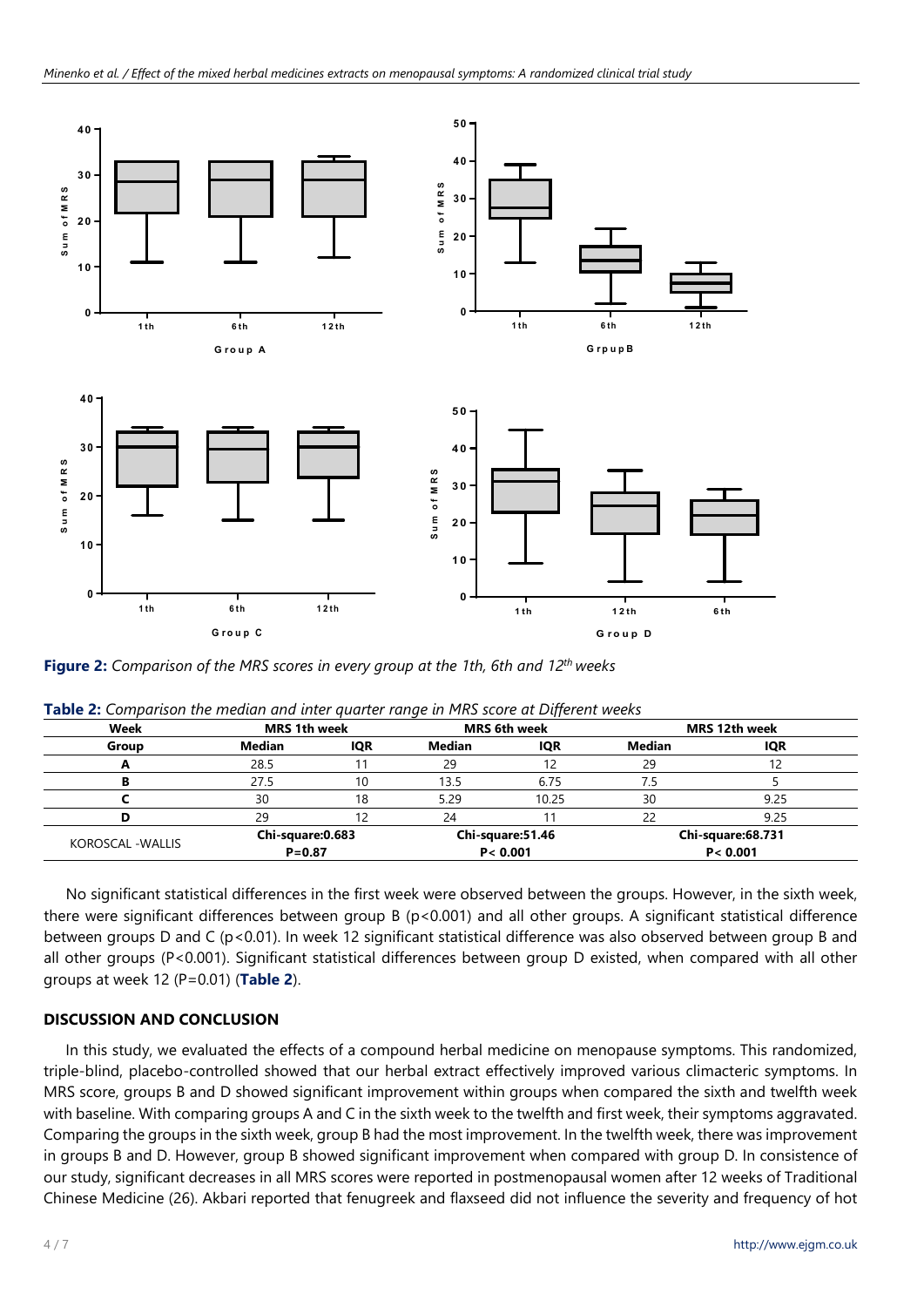flushes before eight weeks, but after eight weeks a decrease in severity and frequency was observed in subjects who used fenugreek (27). Our trial also was 12 weeks, but from  $6<sup>th</sup>$  week, significant improvement were seen. In the effectiveness of an herbal extract, statistically significant improvement was observed in the MRS-II score in both groups after two and four weeks of treatment; the improvement was significantly better in the Lady 4 group (6). Kupfersz reported a decrease only in number and intensity of hot flushes from baseline. There was also a marked alleviation of sleep disturbances and fatigue (16). Also Chang reported, KMI (the mean Kupperman Menopause Index) score was significantly reduced in the EstroG-100 treatment group when compared to that of the placebo group (7). Green reported treatment by qualified herbal practitioners was able to reduce the total scores of the GCS (Greene Climacteric Scale) (28). But, Plotnikoff reported treatment failure in Japanese herbal medicine. TU-025 did not demonstrate efficacy beyond the placebo for reducing the severity and frequency of hot flash symptoms, climacteric symptoms, or disrupted sleep symptoms in post-menopausal American women (29). Although the mechanism underlying menopause symptoms has not been fully clarified, the results of various basic and clinical studies have indicated that dramatic changes in the hormonal environment, especially the sharp decline of estrogen, during menopause play key role. We though most of these herbal medicines, alleviate the menopausal symptoms because of phytoestrogenic effects. In our study we examined two phytoestrogen herbal medicine plus Saffron that had synergism effect on menopausal symptoms. The strengths of the study are that it was a randomized controlled trial of a complex medical intervention of quality complementary and alternative medicine. The length of the trial was adequate to measure changing. No adverse events were observed or reported by participants who received the herbal extracts.The study limitation was the somewhat small size. A larger population is needed to confirm the results and to increase the statistical power of the study.

The 12-week treatment with the herbal compound showed a statistically significant improvement in the various menopausal symptoms in group B.

### **ACKNOWLEDGEMENTS**

This study was supported by a grant from the Russian Foundation for Basic Research (RFHR), project No. 17-01- 00434-a.

### **REFERENCES**

- 1. Stephenson KNP, Kurdowska AK. The effects of compounded bioidentical transdermal hormone therapy on hemostatic, inflammatory, immune factors; cardiovascular biomarkers; quality-of-life measures; and health outcomes in perimenopausal and postmenopausal women. International journal of pharmaceutical compounding. 2012;17(1):74-85.
- 2. Rajaeefard A, Mohammad-Beigi A, Mohammad-Salehi N. Estimation of natural age of menopause in Iranian women: a meta-analysis study. Koomesh. 2011;13(1):1-7.
- 3. Aidelsburger P, Schauer S, Grabein K, Wasem J. Alternative methods for the treatment of post-menopausal troubles. GMS health technology assessment. 2012;8:353-368.
- 4. Kim M-S, Lim H-J, Yang HJ, Lee MS, Shin B-C, Ernst E. Ginseng for managing menopause symptoms: a systematic review of randomized clinical trials. J Ginseng Res. 2013;37(1):30-6. <https://doi.org/10.5142/jgr.2013.37.30> PMid:23717154 PMCid:PMC3659624
- 5. Ernst E, Pittler MH, Wider B, Boddy K. Oxford handbook of complementary medicine: OUP Oxford; 2008. <https://doi.org/10.1093/med/9780199206773.001.0001>
- 6. Yakoot M, Salem A, Omar A-M. Effectiveness of a herbal formula in women with menopausal syndrome. Forschende Komplementärmedizin/Research in Complementary Medicine. 2011;18(5):264-8. <https://doi.org/10.1159/000333430> PMid:22105039
- 7. Chang A, Kwak BY, Yi K, Kim JS. The Effect of Herbal Extract (EstroG-100) on Pre-, Peri-and Post-Menopausal Women: A Randomized Double-blind, Placebo-controlled Study. Phytotherapy research. 2012;26(4):510-6. <https://doi.org/10.1002/ptr.3597> PMid:21887807
- 8. Sara Pourabbas M. Study of the the anxiolytic effects of fennel and possible roles of bothGABAergic system and estrogen receptors in these effects in adult female rat,. Physiology and Pharmacology. Spring [Article in Persian. 2011;15(1):134-43.
- 9. Kim T-H KH-J, Lee S-H, Kim S-Y. Potent inhibitory effect of Foeniculum vulgare Miller extract on osteoclast differentiation and ovariectomy-induced bone loss. International journal of molecular medicine. 2012;29(6):1053.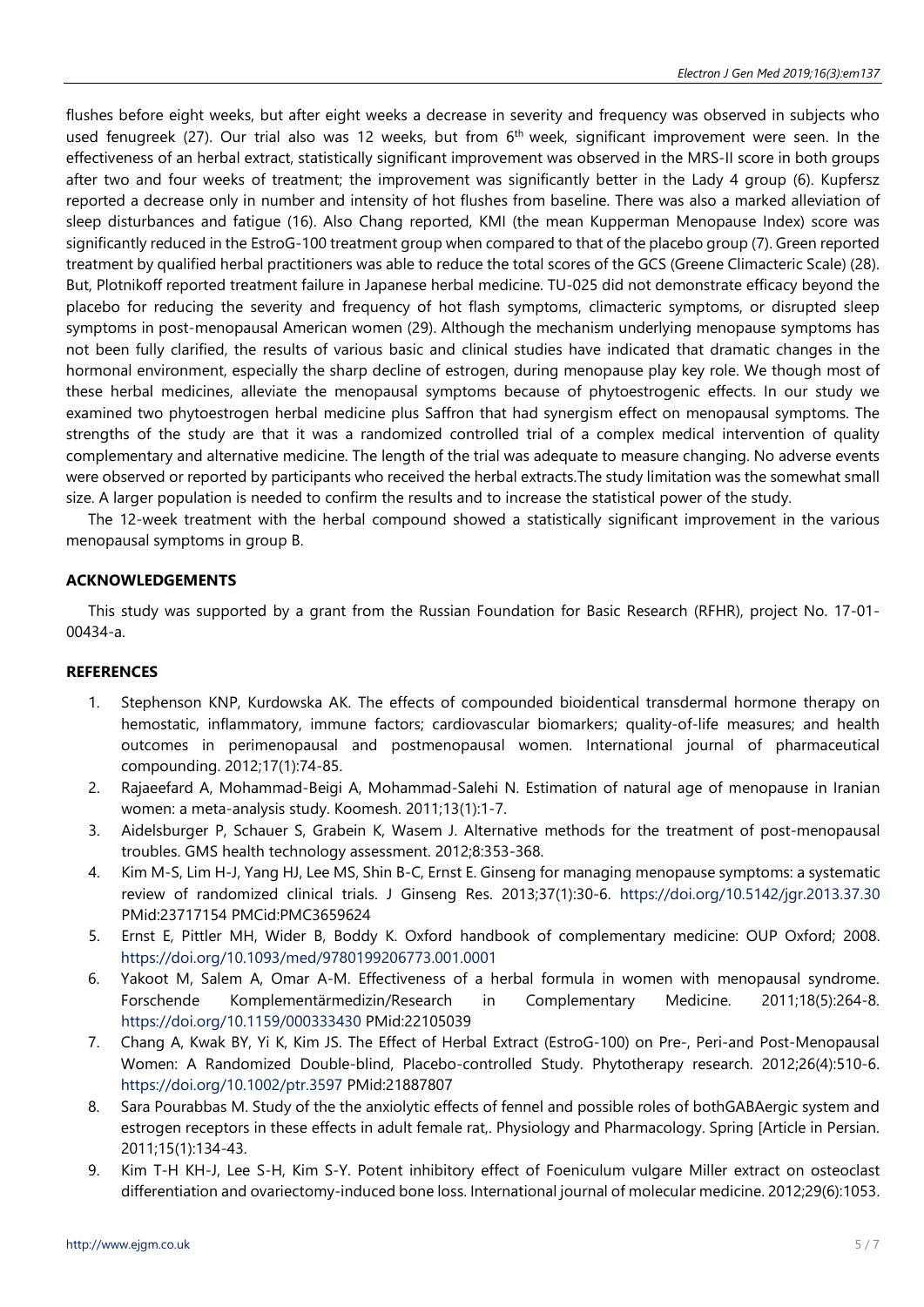- 10. Malini VG, Megala N, Anusya S, Devi K, Elango V. Effect of Foeniculum vulgare Mill. Seed extract on the genital organs ofmale and female rats. indian J physiol pharmacol. 1985;29(1):21-6.
- 11. Barene IDI, Zvirgzdina L, Iriste V. The complex technology on products of German chamomile. Medicina. 2003;39(2):127-31.
- 12. Zeggwagh NA, Eddouks M. Vascular Effects of Aqueous Extract of Chamaemelum nobile: In Vitro Pharmacological Studies in Rats. Clinical and Experimental Hypertension. 2013;35(3):200-6. <https://doi.org/10.3109/10641963.2012.712179> PMid:22866985
- 13. Emamghoreishi GFY. The Effect of Subchronic Administration of the Aqueous and Hydro-alcoholic Extracts of Crocus sativus from Estahbanat, Fars Province, on Mice (in persion). Armaghane-danesh, Yasuj University of Original Article Medical Sciences Journal. 2011;2(3):115-123.
- 14. Kashani L RF, Saroukhani S, Sohrabi H, Modabbernia A, Nasehi AA, et al. Saffron for treatment of fluoxetineinduced sexual dysfunction in women: randomized double-blind placebo-controlled study. Human Psychopharmacology: Clinical and Experimental. 2013;28(1):54-60. <https://doi.org/10.1002/hup.2282> PMid:23280545
- 15. Rajput MS SS, Mathur V, Agrawal P. Herbal antidepressants international JPharmaceutical Frontier Resl. 2011;1(1):159-69.
- 16. Kupfersztain C, Rotem C, Fagot R, Kaplan B. The immediate effect of natural plant extract, Angelica sinensis and Matricaria chamomilla (Climex) for the treatment of hot flushes during menopause. A preliminary report. Clinical and experimental obstetrics & gynecology. 2002;30(4):203-6.
- 17. Heinemann LA, Potthoff P, Schneider HP. International versions of the menopause rating scale (MRS). Health and quality of life outcomes. 2003;1(1):28. <https://doi.org/10.1186/1477-7525-1-28>
- 18. Schneider H, Heinemann L, Thiele K. The Menopause Rating Scale (MRS): cultural and linguistic translation into English. Life and Medical Science Online. 2002;3:65-73.
- 19. Heinemann K, Ruebig A, Potthoff P, Schneider HP, Strelow F, Heinemann LA. The Menopause Rating Scale (MRS) scale: a methodological review. Health and Quality of life Outcomes. 2004;2(1):45-59. <https://doi.org/10.1186/1477-7525-2-45>
- 20. Al Msae. The frequency and severity of menopausal symptoms and its relationship with personal factors the young women before and after menopause in Ahvaz. IJOGI. 2013;16:7-15.
- 21. Jalili LHN, DPA, Najar EAMS. T. The relationship between physical activity and intensity. Menopausal symptoms in postmenopausal women in Ahvaz. IJOGI May 2014;17(98):15-23.
- 22. S. Nazarpour MS FRT. Effects of the severity of menopausal symptoms on sexual function in postmenopausal women. JQUMS, 2015;19:54-63.
- 23. Agha-Hosseini MKL, Aleyaseen A, Ghoreishi A, Rahmanpour H, Zarrinara A. Crocus sativus L.(saffron) in the treatment of premenstrual syndrome: a double-blind, randomised and placebo-controlled trial. BJOG: An International Journal of Obstetrics & Gynaecology. 2008;115(4):515-9. [https://doi.org/10.1111/j.1471-](https://doi.org/10.1111/j.1471-0528.2007.01652.x) [0528.2007.01652.x](https://doi.org/10.1111/j.1471-0528.2007.01652.x) PMid:18271889
- 24. Amsterdam JD L SIea. A Randomized, double blind, placebo-controlled trial of oral Matricara recutita (chamomile) extract therapy for generalized anxiety disorder. J Clin Psychopharmacol. 2009;29(4):378-82. <https://doi.org/10.1097/JCP.0b013e3181ac935c> PMid:19593179 PMCid:PMC3600416
- 25. Omidvar S ES, Baradaran M, Basirat Z. Effect of fennel on pain intensity in dysmenorrhoea: A placebo-controlled trial. AYU. 2012 Apr;33(2):311-3. <https://doi.org/10.4103/0974-8520.105259> PMid:23559811 PMCid:PMC3611645
- 26. Nedeljkovic M, Tian L, Ji P, Déglon-Fischer A, Stute P, Ocon E, et al. Effects of acupuncture and Chinese herbal medicine (Zhi Mu 14) on hot flushes and quality of life in postmenopausal women: results of a four-arm randomized controlled pilot trial. Menopause. 2014;21(1):15-24. <https://doi.org/10.1097/GME.0b013e31829374e8> PMid:23676632
- 27. Akbari Torkestani N, Attarha M, Heidari T, Narenji F. The Effect of Fenugreek and Flaxseed on Menopausal Hot Flash. Complementary Medicine Journal of faculty of Nursing & Midwifery. 2011;1(1):68-74.